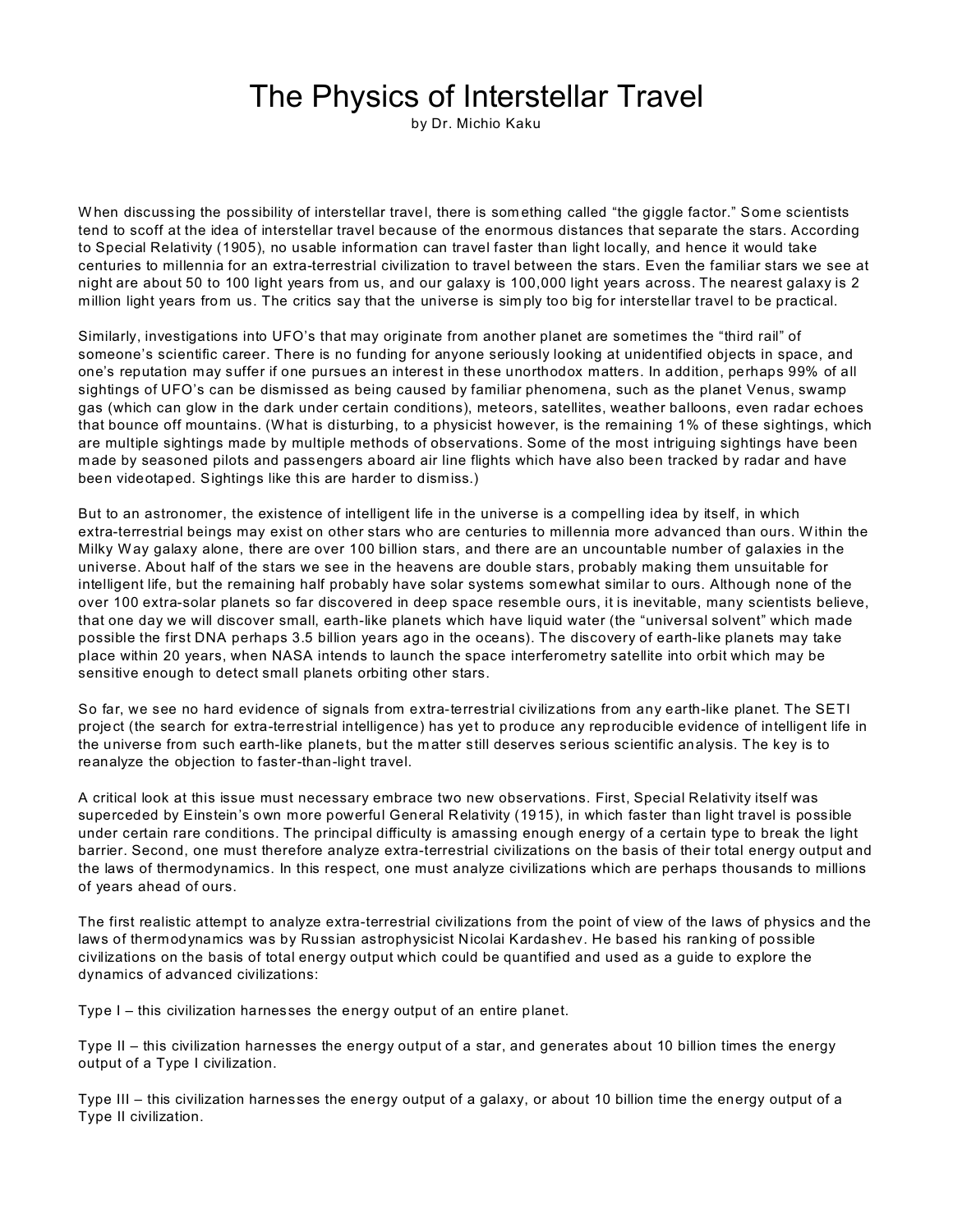A Type I civilization would be able to manipulate truly planetary energies. They might, for example, control or modify their weather. They would have the power to manipulate planetary phenomena, such as hurricanes, which can release the energy of hundreds of hydrogen bombs. Perhaps volcanoes or even earthquakes may be altered by such a civilization.

A Type II civilization may resemble the Federation of Planets seen on the TV program Star Trek (which is capable of igniting stars and has colonized a tiny fraction of the near-by stars in the galaxy). A Type II civilization m ight be able to manipulate the power of solar flares.

A Type III civilization may resem ble the Borg, or perhaps the Empire found in the Star Wars saga. They have colonized the galaxy itself, extracting energy from hundreds of billions of stars.

By contrast, we are a Type 0 civilization, which extracts its energy from dead plants (oil and coal). Growing at the average rate of about 3% per year, however, one may calculate that our own civilization may attain Type I status in about 100-200 years, Type II status in a few thousand years, and Type III status in about 100,000 to a million years. These time scales are insignificant when com pared with the universe itself.

On this scale, one may now rank the different propulsion systems available to different types of civilizations:

Type 0 Chemical rockets Ionic engines Fission power EM propulsion (rail guns)

Type I Ram-jet fusion engines Photonic drive

Type II Antimatter drive Von Neumann nano probes

Type III Planck energy propulsion

Propulsion system s m ay be ranked by two quantities: their specific impulse, and final velocity of travel. Specific impulse equals thrust multiplied by the time over which the thrust acts. At present, almost all our rockets are based on chemical reactions. We see that chemical rockets have the smallest specific impulse, since they only operate for a few minutes. Their thrust may be measured in millions of pounds, but they operate for such a small duration that their specific impulse is quite sm all.

NASA is experimenting today with ion engines, which have a much larger specific impulse, since they can operate for months, but have an extremely low thrust. For example, an ion engine which ejects cesium ions may have the thrust of a few ounces, but in deep space they may reach great velocities over a period of time since they can operate continuously. They make up in time what they lose in thrust. Eventually, long-haul missions between planets may be conducted by ion engines.

For a Type I civilization, one can envision newer types of technologies emerging. Ram-jet fusion engines have an even larger specific impulse, operating for years by consuming the free hydrogen found in deep space. However, it may take decades before fusion power is harnessed commercially on earth, and the proton-proton fusion process of a ram-jet fusion engine may take even more time to develop, perhaps a century or more. Laser or photonic engines, because they might be propelled by laser beams inflating a gigantic sail, may have even larger specific impulses. One can envision huge laser batteries placed on the moon which generate large laser beams which then push a laser sail in outer space. This technology, which depends on operating large bases on the moon, is probably many centuries away.

For a Type II civilization, a new form of propulsion is possible: anti-matter drive. Matter-anti-matter collisions provide a 100% efficient way in which to extract energy from m ater. However, anti-matter is an exotic form of matter which is extremely expensive to produce. The atom sm asher at CERN, outside Geneva, is barely able to make tiny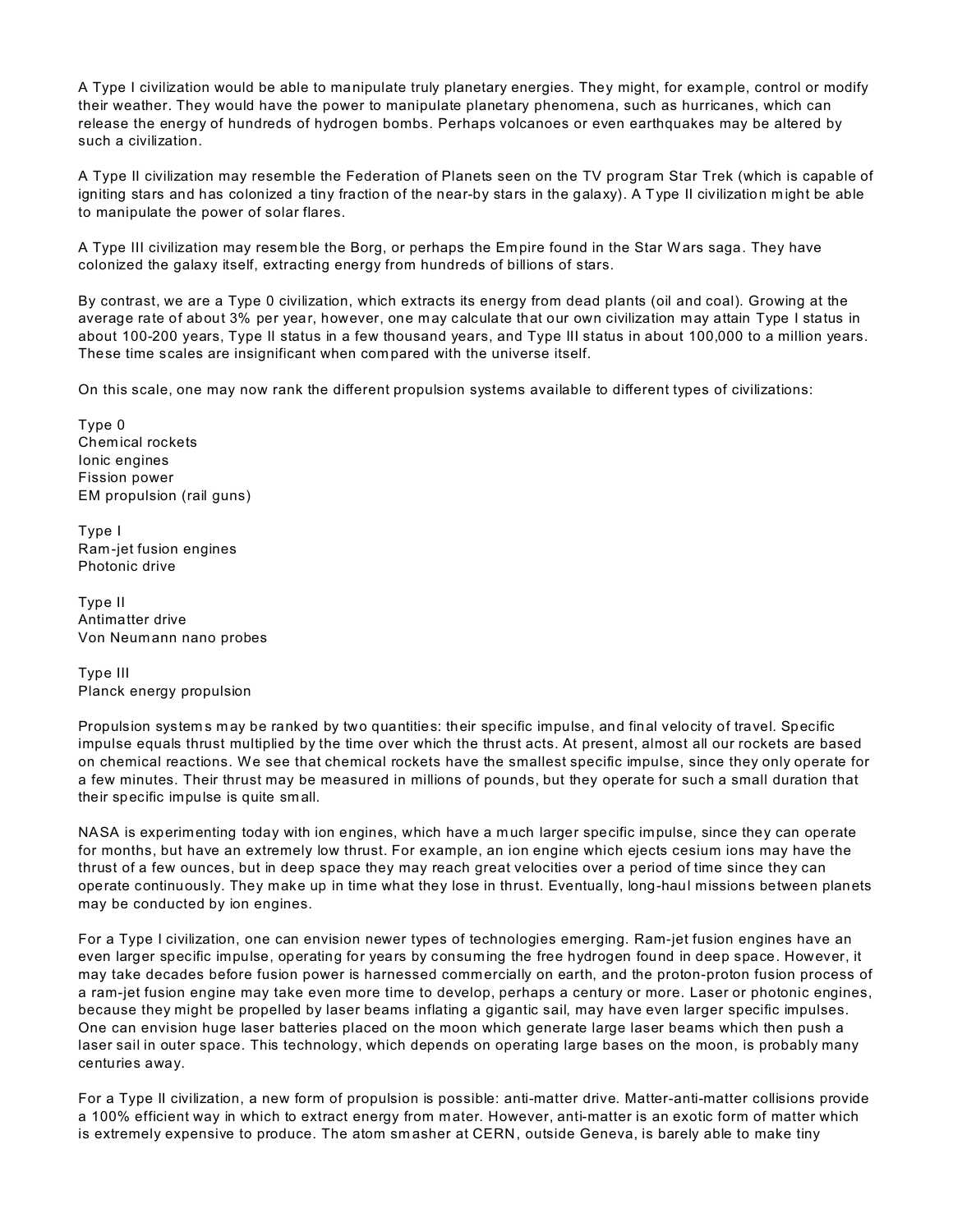sam ples of anti-hydrogen gas (anti-electrons circling around anti-protons). It may take many centuries to millennia to bring down the cost so that it can be used for space flight.

Given the astronomical number of possible planets in the galaxy, a Type II civilization may try a more realistic approach than conventional rockets and use nano technology to build tiny, self-replicating robot probes which can proliferate through the galaxy in much the same way that a microscopic virus can self-replicate and colonize a human body within a week. Such a civilization might send tiny robot von Neum ann probes to distant moons, where they will create large factories to reproduce millions of copies of themselves. Such a von Neumann probe need only be the size of bread-box, using sophisticated nano technology to make atomic-sized circuitry and computers. Then these copies take off to land on other distant moons and start the process all over again. Such probes may then wait on distant moons, waiting for a primitive Type 0 civilization to mature into a Type I civilization, which would then be interesting to them. (There is the small but distinct possibility that one such probe landed on our own moon billions of years ago by a passing space-faring civilization. This, in fact, is the basis of the movie 2001, perhaps the most realistic portrayal of contact with extra-terrrestrial intelligence.)

The problem, as one can see, is that none of these engines can exceed the speed of light. Hence, Type 0, l, and II civilizations probably can send probes or colonies only to within a few hundred light years of their home planet. Even with von Neumann probes, the best that a Type II civilization can achieve is to create a large sphere of billions of self-replicating probes expanding just below the speed of light. To break the light barrier, one must utilize General Relativity and the quantum theory. This requires energies which are available for very advanced Type II civilization or, more likely, a Type III civilization.

Special Relativity states that no usable information can travel locally faster than light. One may go faster than light, therefore, if one uses the possibility of globally warping space and time, i.e. General Relativity. In other words, in such a rocket, a passenger who is watching the motion of passing stars would say he is going slower than light. But once the rocket arrives at its destination and clocks are compared, it appears as if the rocket went faster than light because it warped space and time globally, either by taking a shortcut, or by stretching and contracting space.

There are at least two ways in which General Relativity may yield faster than light travel. The first is via wormholes, or multiply connected Riemann surfaces, which m ay give us a shortcut across space and tim e. One possible geometry for such a wormhole is to assemble stellar amounts of energy in a spinning ring (creating a Kerr black hole). Centrifugal force prevents the spinning ring from collapsing. Anyone passing through the ring would not be ripped apart, but would wind up on an entirely different part of the universe. This resembles the Looking Glass of Alice, with the rim of the Looking Glass being the black hole, and the mirror being the wormhole. Another method might be to tease apart a wormhole from the "quantum foam" which physicists believe makes up the fabric of space and time at the Planck length (10 to the minus 33 centimeters).

The problems with wormholes are many:

a) one version requires enormous amounts of positive energy, e.g. a black hole. Positive energy wormholes have an event horizon(s) and hence only give us a one way trip. One would need two black holes (one for the original trip, and one for the return trip) to m ake interstellar travel practical. Most likely only a Type III civilization would be able harness this power.

b) worm holes may be unstable, both classically or quantum mechanically. They may close up as soon as you try to enter them. Or radiation effects may soar as you entered them, killing you.

c) one version requires vast am ounts of negative energy. Negative energy does exist (in the form of the Casim ir effect) but huge quantities of negative energy will be beyond our technology, perhaps for millennia. The advantage of negative energy wormholes is that they do not have event horizons and hence are more easily transversable.

d) another version requires large amounts of negative matter. Unfortunately, negative matter has never been seen in nature (it would fall up, rather than down). Any negative matter on the earth would have fallen up billions of years ago, making the earth devoid of any negative matter.

The second possibility is to use large amounts of energy to continuously stretch space and time (i.e. contracting the space in front of you, and expanding the space behind you). Since only empty space is contracting or expanding, one may exceed the speed of light in this fashion. (Empty space can warp space faster than light. For example, the Big Bang expanded much faster than the speed of light.) The problem with this approach, again, is that vast amounts of energy are required, making it feasible for only a Type III civilization. Energy scales for all these